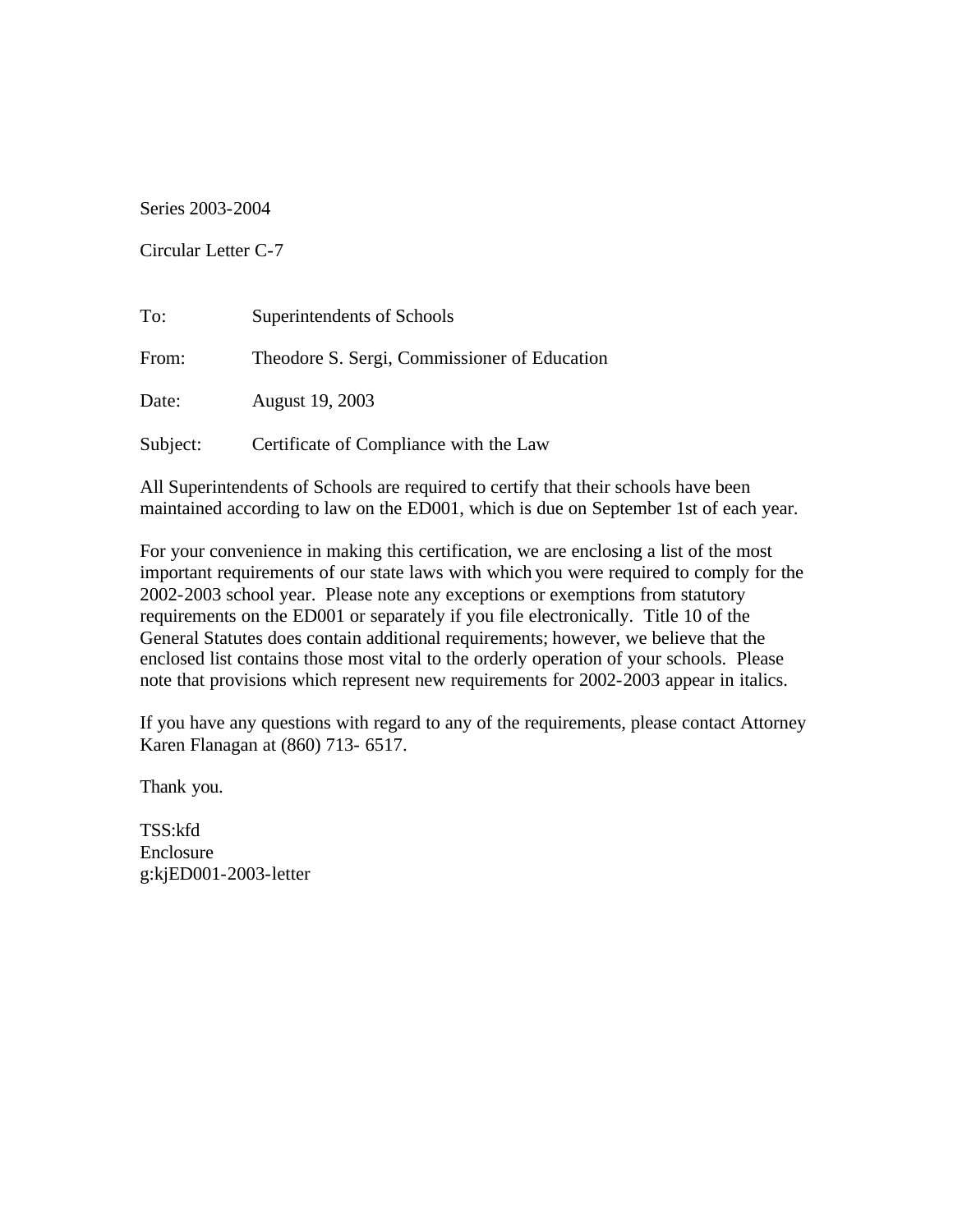## **CONNECTICUT GENERAL STATUTES WHICH HAVE A MAJOR IMPACT ON THE OPERATION OF SCHOOL DISTRICTS**

## Section **10-220(a)** describes the **duties of boards of education**. It provides as follows:

Each local or regional board of education shall maintain good public elementary and secondary schools, **implement the educational interests of the state** as defined in section 10-4a and provide such other educational activities as in its judgment will best serve the interests of the school district; provided any board of education may secure such opportunities in another school district in accordance with provisions of the general statutes and shall **give all the children of the school district as nearly equal advantages as may be practicable**; shall provide an appropriate learning environment for its students which includes (1) adequate instructional books, supplies, materials, equipment, staffing, facilities and technology, (2) equitable allocation of resources among its schools, and (3) a safe school setting; shall have charge of the schools of its respective school district; shall make a **continuing study of the need for school facilities** and of a **long-term school building program** and from time to time make recommendations based on such study to the town; shall report annually to the Commissioner of Education on the condition of its facilities and the action taken to implement its long-term school building program, which report the commissioner shall use to prepare an annual report that said commissioner shall submit in accordance with section 11-4a to the joint standing committee of the General Assembly having cognizance of matters relating to education; shall advise the Commissioner of Education of the relationship between any individual school building project pursuant to chapter 173 and such long-term school building program; shall have the **care, maintenance and operation of buildings, lands, apparatus and other property** used for school purposes and at all times shall **insure all such buildings and all capital equipment** contained therein against loss in an amount not less than eighty per cent of replacement cost; shall determine the number, age and **qualifications of the pupils to be admitted** into each school; shall develop and implement a **written plan for minority staff recruitment** for purposes of subdivision (3) of section 10-4a; shall **employ and dismiss the teachers** of the schools of such district subject to the provisions of sections 10-151 and 10-158a; shall **designate the schools which shall be attended** by the various children within the school district; shall make provisions as will enable each child of school age, residing in the district to attend some public day school for the period required by law and **provide for the transportation** of children wherever transportation is reasonable and desirable, and for such purpose **may make contracts** covering periods of not more than five years; may place in an alternative school program or other suitable educational program a pupil enrolling in school who is nineteen years of age or older and cannot acquire a sufficient number of credits for graduation by age twenty-one; may arrange with the board of education of an adjacent town for the instruction therein of such children as can attend school in such adjacent town more conveniently; shall cause each child five years of age and over and under eighteen years of age who is not a high school graduate and is living in the school district to attend school in accordance with the provisions of section 10-184, and shall perform all acts required of it by the town or necessary to carry into effect the powers and duties imposed by law. (**Please note** that pursuant to Section 10-184, a parent or person having control of a child five or six years of age has the option of not sending the child to school until age seven by personally appearing at the school district office and signing an option form. The school district must provide information about the educational opportunities available in the school system. **Effective July 1, 2001, students must stay in school until age 18** unless a parent or other person having control over them consents to their leaving school at 16 or 17.)

Each school district must prescribe **rules for the management, studies, classification and discipline of the public schools**, including the selection and use of nondiscriminatory texts, supplementary books, library books, supplies, materials and equipment as it deems necessary to meet the needs of instruction in its schools; adopt and **implement policies and procedures** concerning (1) homework, attendance, promotion and retention, (2) drug and alcohol use, sale and possession on school property, (3) youth suicide prevention and attempts, (4) truancy, (5) the encouragement parent-teacher communication*,*  (6) weighted grading for honors and advanced placement courses, (7) prohibiting school personnel from recommending the use of psychotropic drugs, *(8) the existence of bullying in its schools, and (9) ensuring*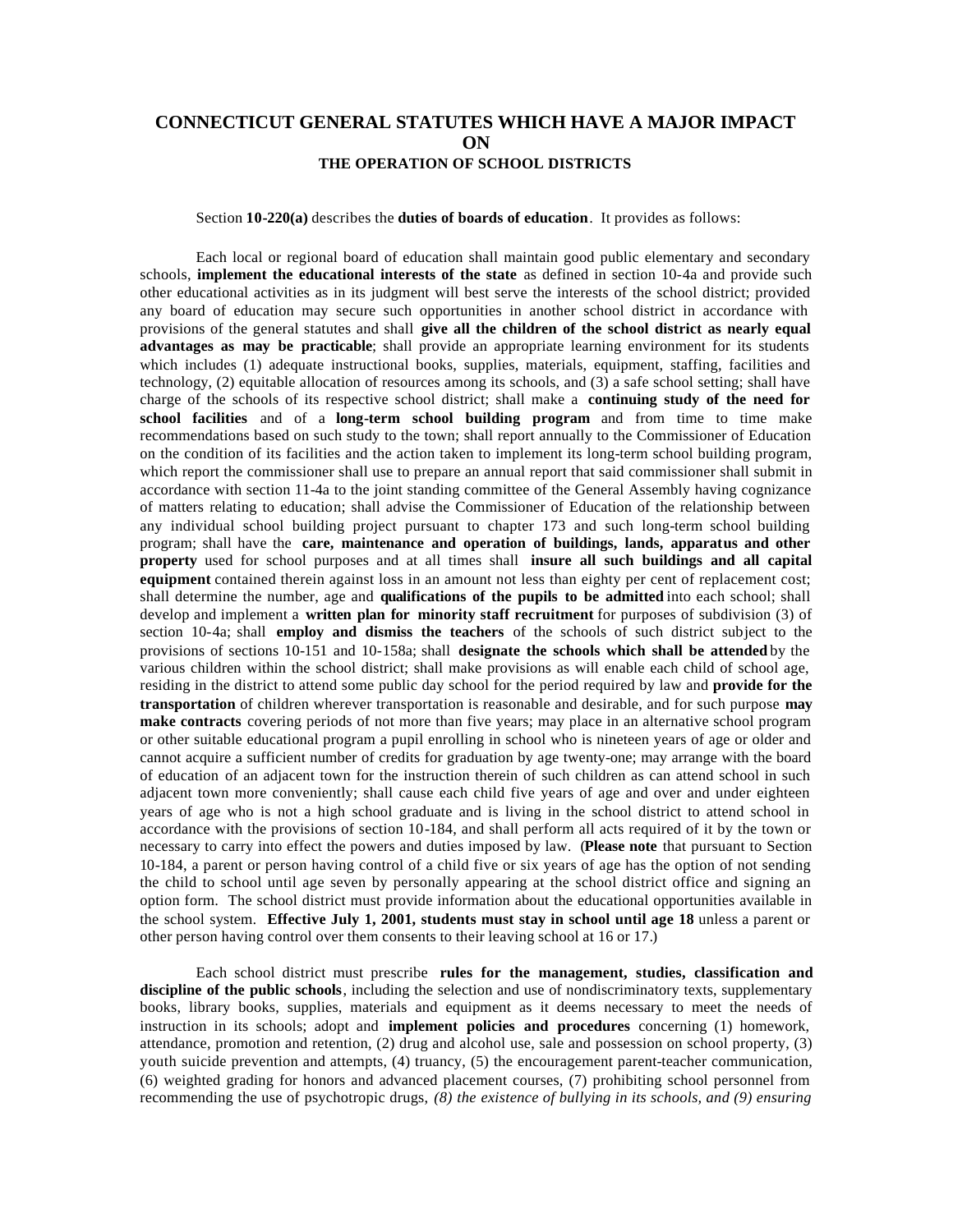*that time is available each school day for the recitation of the pledge of allegiance*. **Promotion and graduation policies** must be revised to ensure that such policies foster student achievement and reduce the incidence of social promotion. Each local and regional board of education is responsible for providing and displaying **flags** in each classroom. (Sections **10-18a, 10-198a, 10-221,** *10-222d,* **10-228, 10-230** and **10- 223a**) *On or before September 1, 2002, local boards must specify the basic skills necessary for graduation for classes graduating in 2006 and thereafter.* 

Sections **10-16b, 10-18, 10-19, 10-220(b)** and **10-221a** obligate school district to (1) offer **prescribed courses of study** in accordance with duly adopted educational goals and student objectives **as part of a planned, ongoing and systematic program of instruction**, and (2) **require minimum credit requirements for high school graduation**. Section 10-221h requires boards to develop and implement a three-year **plan to improve the reading skills** of students in grades kindergarten through three*.*  **Prescribed courses of study** pursuant to Sec. 10-16b **include** the arts; career education; consumer education; health and safety, including, but not limited to, human growth and development, nutrition, first aid, disease prevention, community and consumer health, physical, mental and emotional health, including your suicide prevention, substance abuse prevention, safety, which may include the dangers of gang membership, and accident prevention; language arts, including reading, writing, grammar, speaking and spelling; mathematics; physical education; science; social studies, including, but not limited to, citizenship, economics, geography, government and history; and in addition, on at least the secondary level, one or more foreign languages and vocational education. Instruction must also be given in United States history, government and citizenship (Sec. 10-18); in the knowledge, skills and attitudes required to understand and avoid the effects of alcohol, of nicotine or tobacco, and drugs (Sec. 10-19); and on acquired immune deficiency syndrome (Sec. 10-19). The **minimum high school graduation requirement** is twenty credits, not fewer than four of which must be in English, not fewer than three in mathematics, not fewer than three in social studies, not fewer than two in science, not fewer than one in the arts or vocational education and not fewer than one in physical education. Beginning with high school classes graduating in 2004, students must have at least **a one-half credit course in civics and American History,** which is to be part of the credits required in social studies.

Pursuant to Sections **10-145 to 10-145b**, inclusive, **10-151 to 10-151c**, inclusive, **10-153 to 10- 153g**, inclusive, **10-155f, 10-156 to 10-157a**, inclusive, **10-220a, 10-221d, 10-235**, **10-236a** and **10-76dd**, **districts must employ, evaluate and indemnify appropriately certified and qualified personnel**; **develop and implement teacher evaluation and professional development programs** ; provide **inservice training** on (1) the nature and relationship of drugs and alcohol to personality development and procedures to discourage their abuse, (2) health and mental health risk education, (3) the growth and development of exceptional children, and (4) school violence prevention and conflict resolution, (5) cardiopulmonary resuscitation and other emergency life saving procedures, (6) computer and other information technology as applied to student learning and classroom instruction, communications and data management, and (7) the teaching of the language arts, reading and reading readiness for teachers in grades kindergarten to three*,* inclusive; and file a signed copy of its teacher and administrator collective bargaining agreements with the Commissioner of Education. No board member shall be employed by the board of education of which he or she is a member under Section **10-232**.

Sections **10-221** and **10-233a through 10-233g**, inclusive, require school districts to (1) adopt policies governing student conduct which provide for the fair and consistent application of **disciplinary policies and procedures**, (2) afford annual notice of such policies to all pupils and their parents and guardians, and (3) comply with due process requirements in imposing discipline.

Section **10-4a** defines the **educational interests of the state** which shall include, but not be limited to the concern of the state that

(1) each child shall have for the period prescribed in the general statutes equal opportunity to receive a suitable program of educational experiences;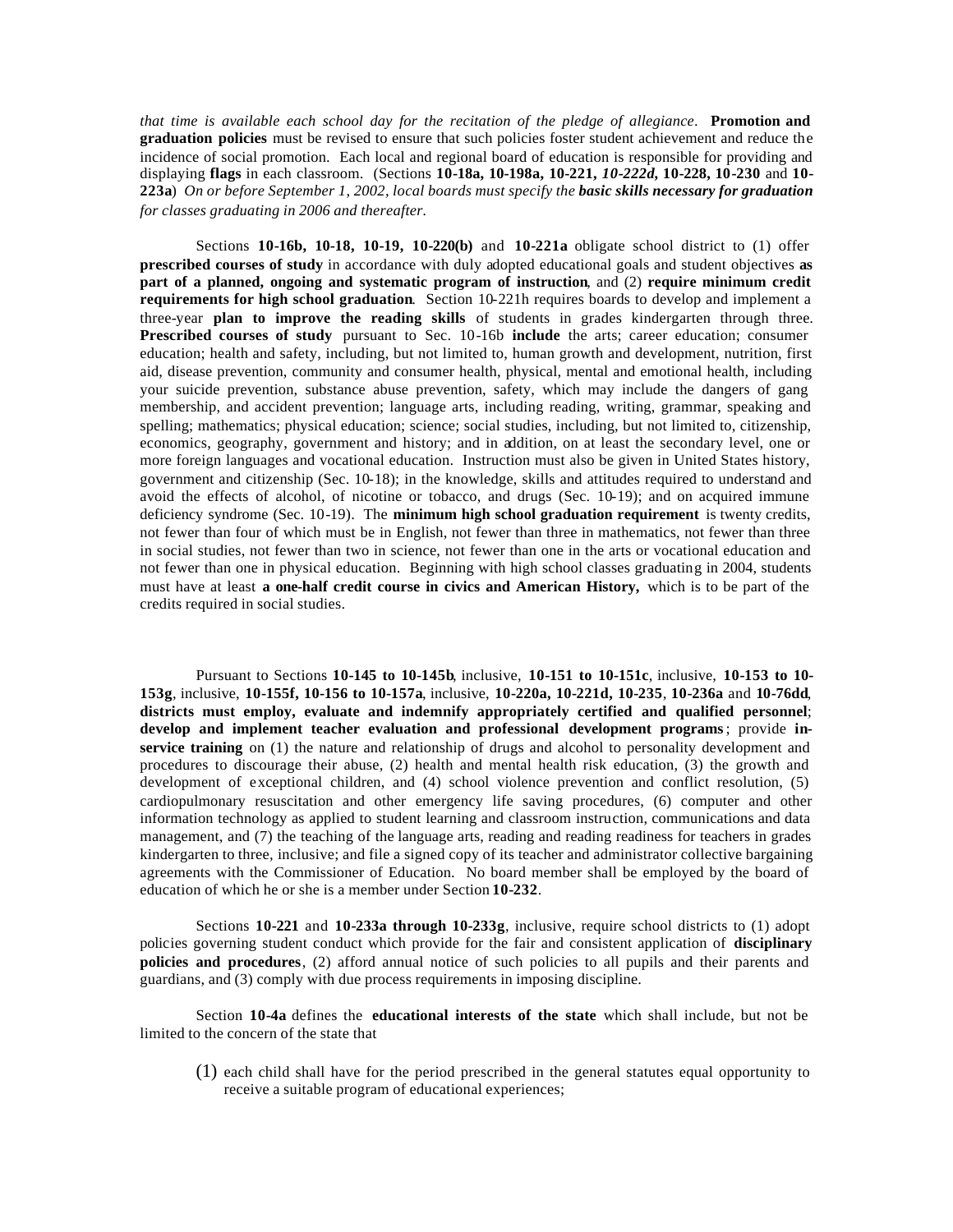- (2) each school district shall finance at a reasonable level at least equal to the minimum expenditure requirement pursuant to the provisions of section 10-262j an educational program designed to achieve this end;
- (3) in order to reduce racial, ethnic and economic isolation, each school district shall provide educational opportunities for its students to interact with students and teachers from other racial, ethnic, and economic backgrounds and may provide such opportunities with students from other communities; and
- (4) the mandates in the general statutes pertaining to education within the jurisdiction of the State Board of Education be implemented.

Section **10-226h** requires school districts to report, by July 1, 2000 and biennially thereafter, on **the programs and activities undertaken to reduce racial, ethnic and economic isolation**, including information on the programs undertaken and **evidence over time of progress made** . Section **10-220** requires each local and regional board of education to develop and implement a **written plan for minority staff recruitment.** 

School districts are required to provide at least **one hundred and eighty days** of actual school work for grades kindergarten to twelve and no less than **nine hundred hours** of actual school work for full day kindergarten and grades one to twelve and **four hundred and fifty hours** of actual school work for half-day kindergarten pursuant to Sections **10-15 and 10-16.** 

Sections **10-15c, 10-186** and **10-253** require school districts to **provide full and free access**, by transportation or otherwise, to its programs to all eligible students **without discrimination** on account of race, color, sex, religion, national origin or sexual orientation*,* including to those residing with relatives and non-relatives and to those residing in temporary shelters. Children are eligible to attend school if they attain the age of five on or before January 1 of a school year until they attain the age of twenty-one or graduate.

Section **10-220d** requires local and regional boards of education to provide **full access** to regional vocational-technical schools, regional vocational agriculture centers, interdistrict magnet schools, charter schools and interdistrict student attendance programs for the **recruitment**, other than for the purpose of interscholastic athletic competition**, of students** attending the schools under the board's jurisdiction.

School districts must provide **special education and related services** to all eligible children requiring special education pursuant to Sections **10-76a through 10-76q**. School districts have certain responsibilities for resident students requiring special education and related services who attend charter and magnet schools pursuant to Section **10-66ee** and Section **10-264l(h).** 

Sections **10-17, 10-17a** and **10-17d through 10-17g** require school districts to assess the needs of students who are speakers of languages other than English and to provide **bilingual education, English as a second language and other support services** where required and when requested by parents.

**Adult education services** must be provided for adult residents by a local or regional board of education or through cooperative arrangements or at a cooperating eligible entity or at a regional education service center as required by Sections **10-67 through 10-73c.** 

School districts must furnish **transportation** to eligible public and private school students, including students attending charter schools and magnet schools, and develop and implement a policy for reporting of all complaints relative to school transportation safety pursuant to Sections **10-66ee, 10-97, 10- 186, 10-220, 10-221c, 10-264l, 10-277, 10-280a** and **10-281.**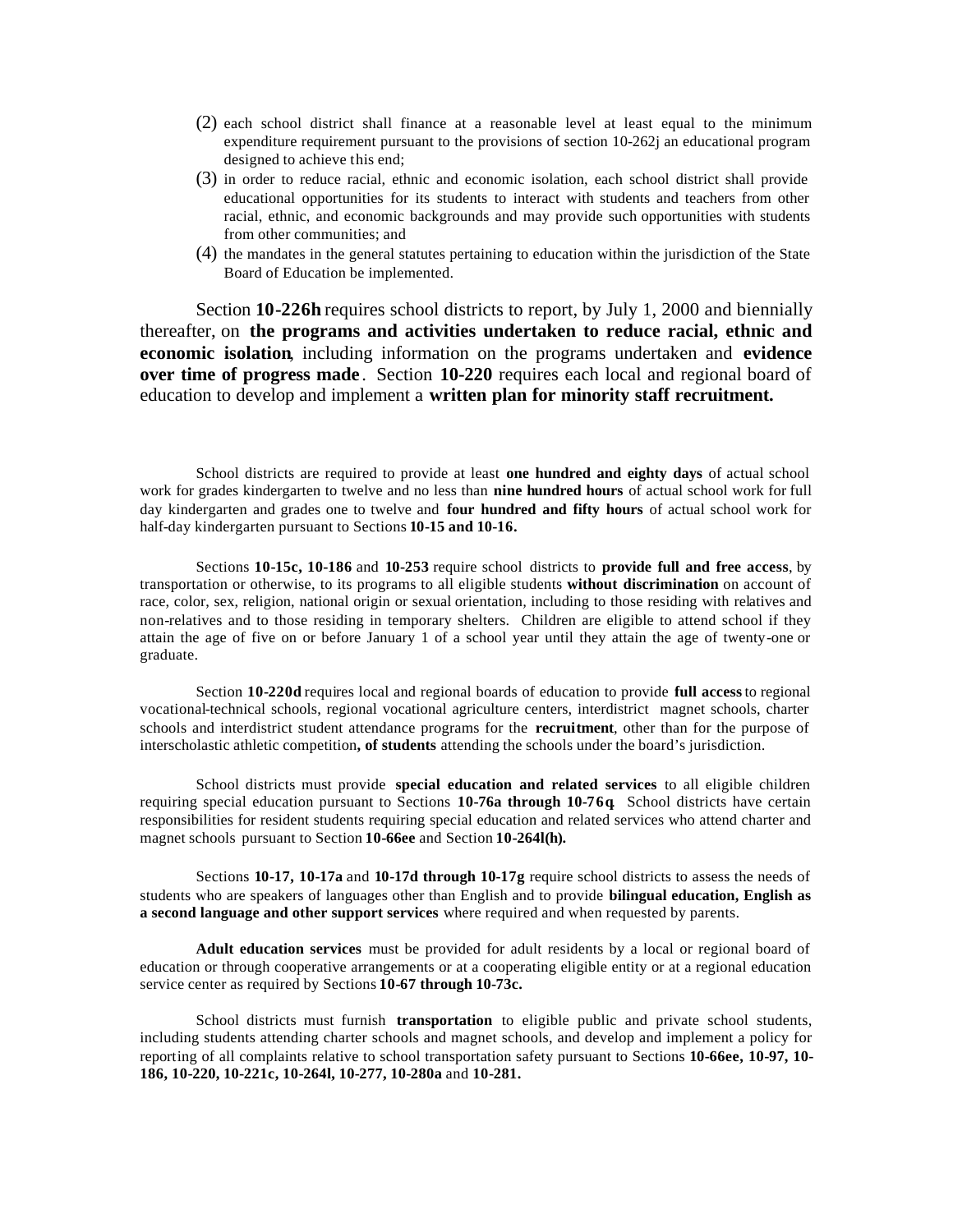When a student enrolls in a new school district, the district must notify the student's former district, which must **transfer the student's records** no later than ten days after such notification. (Section **10-220h***)* 

Section **10-16a** requires each local and regional board of education to provide an opportunity for **silent meditation** for teachers and students at the start of each school day.

Sections **10-15b** and **46b-56** require school districts to allow parents (custodial and non-custodial) **access to** the **records** of their minor children except for records containing information that is considered confidential under Section 10-154a and certain health information which is confidential pursuant to other provisions of the General Statutes. Under Section 10-221b, districts must establish a written, uniform policy concerning **on-campus recruiting** and access to directory information for all recruiters, including commercial, military and non-military and those representing institutions of higher education.

School districts must operate **school health programs** to ensure the well-being of their students in accordance with Sections **10-203 through 10-204a**, **10-205 through 10**-**210, 10-212, 10-212a**, and **10-214 through 10-215** and allow students to be exempted from **family life education** programs under Section **10- 16e**. A copy of the record of each **pesticide application** at a school must be maintained at the school for five years. P**esticides may not be applied** during regular school hours or planned activities, and, at the beginning of each school year, boards must **notify parents about pesticide application** policies and pesticide applications the previous year. Boards must also establish a registry of those who want prior notice of pesticide application and provide such notice. (Sections **10-231b through 10-231d)** 

Section **10-266w** obligates school districts to provide **breakfast pr ograms** when required.

School districts must maintain **sanitary and safe schools** in accordance with all applicable fire, safety and health codes, ordinances, regulations and laws so that no serious threat of danger exists to any lawful occupant. **Smoking in school buildings** is prohibited while school is in session or student activities are being conducted. (Sections **10-203, 10-220, 10-221, 10-231 and 19a-342**)

Section **10-221g** requires each local and regional board of education to conduct an **instructional time and facility usage assessment** in order to maximize student learning and community use of facilities. Section **10-220** requires each board to report annually to the Commissioner on the **condition of its facilities** and action taken to implement its long term school building program.

Teachers, principals, guidance counselors, paraprofessionals and *coaches of intramural and interscholastic athletics* must report **suspected or known abuse, or danger of abuse, of children** to the Commissioner of Children and Families or his representative or law enforcement officials as soon as practical but not less than twelve hours of forming a reasonable belief of abuse, neglect or imminent risk of serious harm. Boards must report suspected or known abuse by a school employee to the Commissioner of Education and adopt a written policy regarding the reporting by school employees of suspected child abuse. (Sections **17a-101 through 17a-101i and 17a-103**)

Section **10-217a** requires school districts to provide **health services to students in eligible private schools** when designated this responsibility by the town or city.

School districts must properly plan for and maintain all **funds and accounts** within their jurisdiction pursuant to Sections **10-222** and **10-237** and **make returns of receipts** , **expenditures and statistics** as prescribed by the Commissioner under Section **10-237**. Section **10-220(c )** requires local and regional boards of education to submit **strategic school profile reports** by November 1 of each year

Boards of Education must **elect officers** and **hold meetings** pursuant to Section **10-218**, and **hold public hearings** on citizen petition under Section **10-238**.